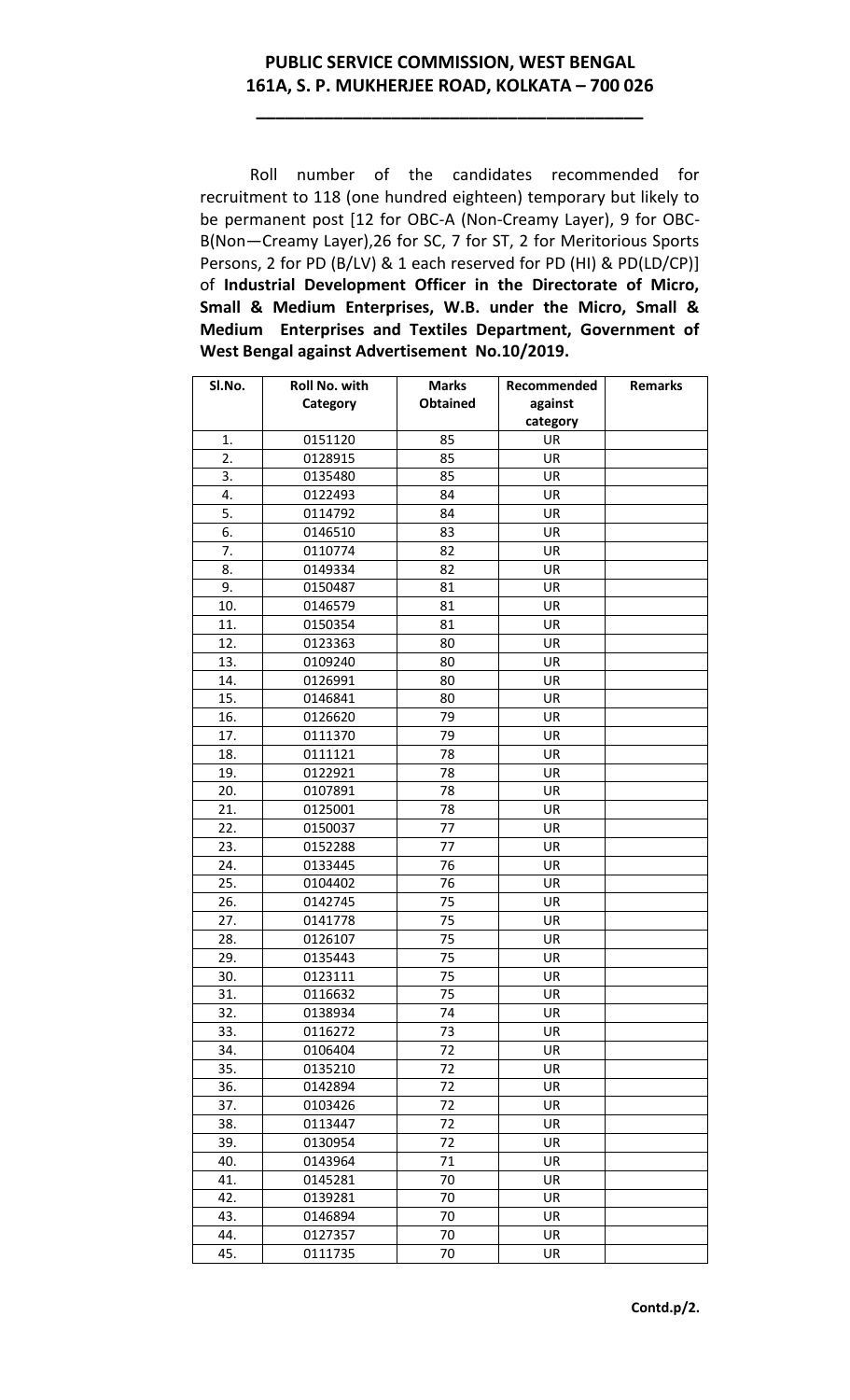| Sl.No. | Roll No. with      | <b>Marks</b>    | Recommended | <b>Remarks</b> |
|--------|--------------------|-----------------|-------------|----------------|
|        | Category           | <b>Obtained</b> | against     |                |
|        |                    |                 | category    |                |
| 46.    | 0150978            | 70              | UR          |                |
| 47.    | 0143755            | 69              | UR          |                |
| 48.    | 0107186            | 68              | UR          |                |
| 49.    | 0101537            | 68              | UR          |                |
| 50.    | 0123946            | 68              | UR          |                |
| 51.    | 0143310            | 68              | UR          |                |
| 52.    | 0115360            | 68              | UR          |                |
| 53.    | 0134133            | 68              | UR          |                |
| 54.    | 0121689            | 66              | UR          |                |
| 55.    | 0101548            | 66              | UR          |                |
| 56.    | 0145787 (SC)       | 65              | UR          |                |
| 57.    | 0138685 (SC)       | 65              | <b>UR</b>   |                |
| 58.    | 0134089            | 65              | UR          |                |
| 59.    | 0136664 (SC)       | 70              | SC          | Relxd.         |
| 60.    | 0140755 (SC)       | 68              | SC          | Relxd.         |
| 61.    | 0102048 (BC-B)     | 66              | $BC-B$      | Relxd.         |
| 62.    | 0145190 (SC)       | 66              | <b>SC</b>   | Relxd.         |
| 63.    | 0151415 (SC)       | 66              | SC          | Relxd.         |
| 64.    | 0108109 (SC)       | 65              | SC          | Relxd. age     |
| 65.    | 0109751 (BC-B)     | 65              | $BC-B$      | Relxd.         |
| 66.    | 0140863 (SC)       | 65              | SC          | Relxd.         |
| 67.    | 0100463 (BC-A)     | 65              | BC-A        | Relxd.         |
| 68.    | 0110635 (BC-A)     | 65              | BC-A        | Relxd.         |
| 69.    | 0104899 (SC)       | 65              | SC          | Relxd.         |
| 70.    | 0133791 (BC-A)     | 65              | BC-A        | Relxd.         |
| 71.    | 0144628 (SC)       | 65              | SC          | Relxd.         |
| 72.    | 0111345 (BC-B)     | 64              | $BC-B$      | Relxd.         |
| 73.    | 0121772 (ST)       | 64              | ST          | Relxd.         |
| 74.    | 0133590 (BC-A)     | 64              | BC-A        | Relxd.         |
| 75.    | 0123310 (BC-A)     | 64              | BC-A        | Relxd.         |
| 76.    | 0122749 (ST)       | 64              | <b>ST</b>   | Relxd.         |
| 77.    | 0146076 (SC)       | 64              | SC          | Relxd.         |
| 78.    | 0101441 (BC-A)     | 64              | BC-A        | Relxd.         |
| 79.    | 0137684 (ST)       | 63              | <b>ST</b>   | Relxd.         |
| 80.    | 0102274 (BC-A)     | 63              | BC-A        | Relxd.         |
| 81.    | 0153726 (SC)       | 62              | SC          | Relxd.         |
| 82.    | 0123895 (SC)       | 62              | SC          | Relxd.         |
| 83.    | 0114538 (BC-A)     | 62              | BC-A        | Relxd.         |
| 84.    | 0106831 (BC-A)     | 62              | BC-A        | Relxd.         |
| 85.    | 0136710(BC-A)      | 62              | BC-A        | Relxd.         |
| 86.    | 0137841 (BC-A)     | 62              | BC-A        | Relxd.         |
| 87.    | 0155688            |                 |             |                |
|        | $[PD(B/LV)](BC-A)$ | 62              | PD(B/LV)    | Relxd.         |
| 88.    | 0146576 (BC-B)     | 61              | $BC-B$      | Relxd.         |
| 89.    | 0120971 (ST)       | 61              | ST          | Relxd.         |
| 90.    | 0151077 (BC-A)     | 61              | BC-A        | Relxd.         |
| 91.    | 0130188 (BC-B)     | 61              | $BC-B$      | Relxd.         |
| 92.    | 0126303 (SC)       | 61              | SC          | Relxd.         |
| 93.    | 0121078 (SC)       | 61              | SC          | Relxd.         |
| 94.    | 0111756 (BC-B)     | 60              | $BC-B$      | Relxd.         |
| 95.    | 0124774 (MSP)      | 60              | <b>MSP</b>  | Relxd.         |
| 96.    | 0110464 (ST)       | 60              | ST          | Relxd.         |
| 97.    | 0103481 (ST)       | 60              | ST          | Relxd.         |
| 98.    | 0125550 (ST)       | 60              | ST          | Relxd.         |
| 99.    | 0111635 (SC)       | 60              | SC          | Relxd.         |
| 100.   | 0122597 (SC)       | 60              | SC          | Relxd.         |
| 101.   | 0146333 (SC)       | 60              | SC          | Relxd.         |
| 102.   | 0105517 (BC-B)     | 60              | $BC-B$      | Relxd.         |
| 103.   | 0113513 (SC)       | 60              | SC          | Relxd.         |
| 104.   | 0133439 (BC-B)     | 60              | $BC-B$      | Relxd.         |
| 105.   | 0148204 (BC-B)     | 60              | $BC-B$      | Relxd.         |